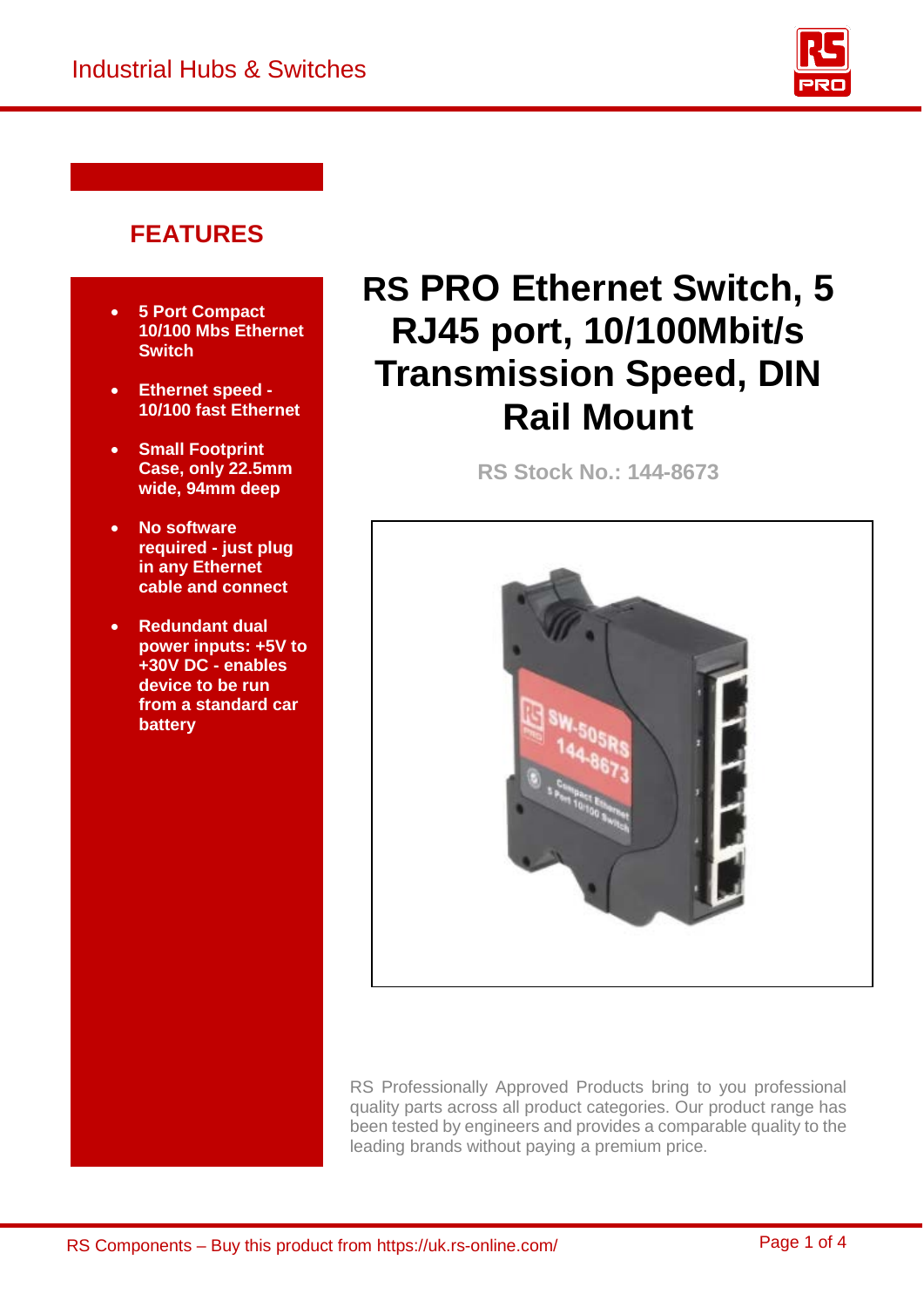

#### **Product Description**

Industrial compact Ethernet 5 Port unmanaged switch from our RS PRO range. They are galvanically isolated ethernet ports capable of 10/100 Mbps. The ethernet switches industrial temperature range is from -40°C to +80°C and the dual input redundant power supply with wide voltage range means it can be powered from a USB or on the 24V factory floor. The power terminal is removable with numbered pins for easy wiring. No software is required, you just plug in and connect. Ethernet switches, also known as LAN (local area network) switches, are an integral part of any computer network interface. Fixed switches have a fixed number of ports and can come in speeds Fast Ethernet (10/100 Mbps), Gigabit Ethernet (10/100/1000 Mbps), Ten Gigabit (10/100/1000/10000 Mbps) and 40/100 Gbps speeds. When choosing the speed, you should consider the network needs of the user and whether they will be transferring large volumes of data. This RS PRO Ethernet switch has a speed of 10/100 Mbps.

#### **General Specifications**

| <b>Switch Type</b>        | Unmanaged Ethernet Switch                                                                               |
|---------------------------|---------------------------------------------------------------------------------------------------------|
| <b>Number of Ports</b>    | 5                                                                                                       |
| <b>Protocol Type</b>      | Ethernet 10/100Mbps                                                                                     |
| <b>Transmission Speed</b> | 10/100Mbit/s                                                                                            |
| <b>RJ45 Ports</b>         | 5                                                                                                       |
| <b>Housing</b>            | non-conducting polyamide case with Easy Wire<br>Removable screw terminal block                          |
| For Use With              | <b>Ethernet Network</b>                                                                                 |
| <b>Application</b>        | Automation industries, Energy industries, Machinery &<br>robotics industries, Transportation industries |

#### **Electrical Specifications**

| <b>Maximum Supply Voltage</b> | 30V dc |
|-------------------------------|--------|
| <b>Minimum Supply Voltage</b> | 5VDC   |
| <b>Power Consumption</b>      | 1.35W  |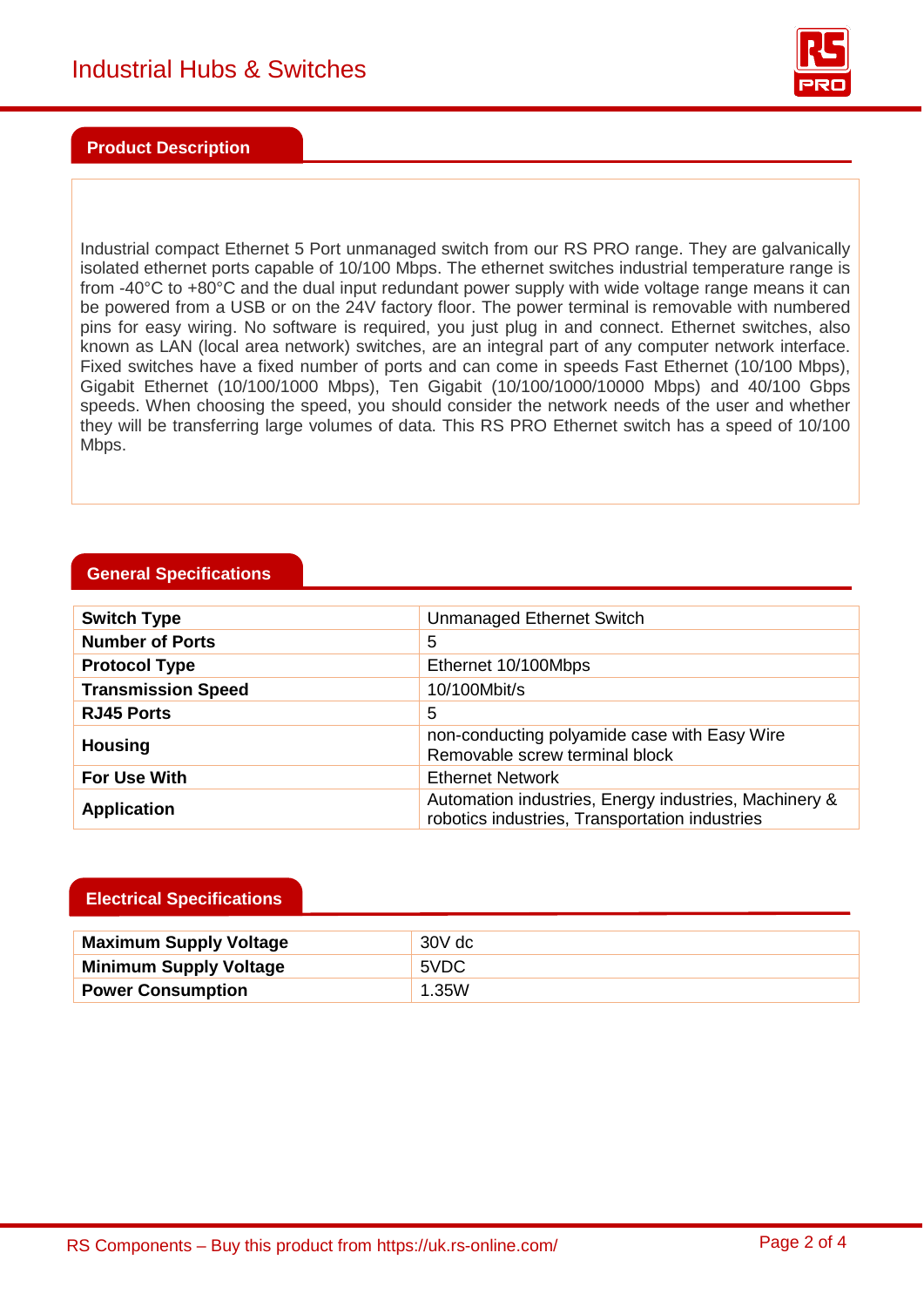

### **Mechanical Specifications**

| Mounting          | DIN-Rail         |
|-------------------|------------------|
| <b>Dimensions</b> | 99mm x94mm x23mm |
| <b>Depth</b>      | 94mm             |
| Height            | 99mm             |
| Width             | 23mm             |
| Weight            | $0.115$ kg       |

## **Operation Environment Specifications**

| <b>Maximum Operating Temperature</b> | $80^{\circ}$ C                      |
|--------------------------------------|-------------------------------------|
| <b>Minimum Operating Temperature</b> | -40°C                               |
| <b>Storage Temperature</b>           | -40 $^{\circ}$ C to 80 $^{\circ}$ C |

| <b>Protection Category</b> |      |
|----------------------------|------|
| <b>IP Rating</b>           | IP20 |

| <b>Approvals</b>                 |         |
|----------------------------------|---------|
|                                  |         |
| <b>Compliance/Certifications</b> | EN61340 |